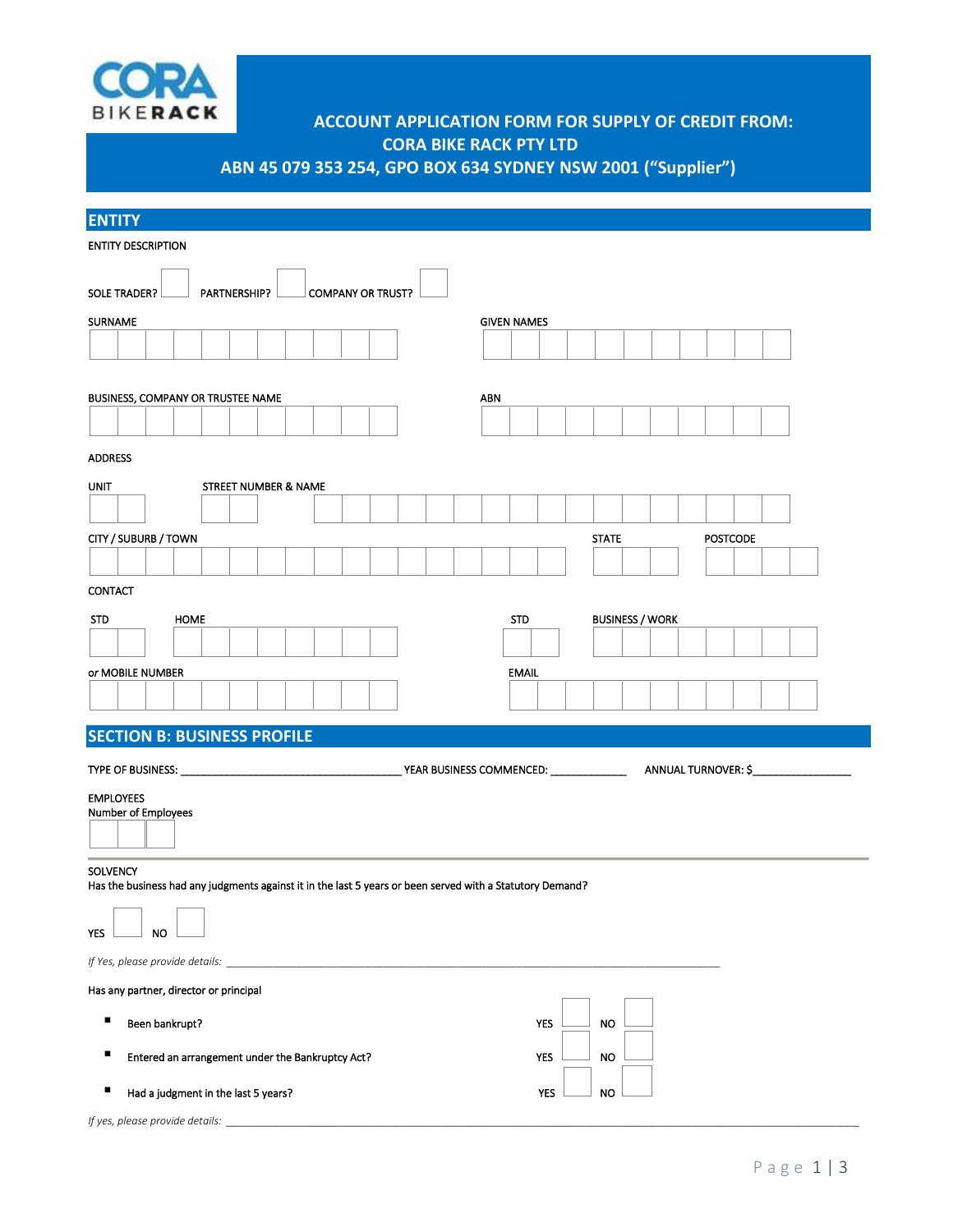## **SECTION C: REFERENCES**

| <b>BUSINESS NAME</b>               | <b>CONTACT NAME</b>   | <b>PHONE NUMBER</b>                               |
|------------------------------------|-----------------------|---------------------------------------------------|
|                                    |                       |                                                   |
|                                    |                       |                                                   |
|                                    |                       |                                                   |
| <b>ACCOUNTANT</b><br>NAME:         |                       | <b>EMAIL</b>                                      |
|                                    |                       |                                                   |
| <b>TELEPHONE</b>                   |                       | HOW LONG HAS YOUR ACCOUNTANT ACTED FOR YOU?       |
| (0)                                |                       | years                                             |
| <b>BANK</b><br><b>NAME OF BANK</b> | <b>MANAGER MR/MRS</b> |                                                   |
|                                    |                       |                                                   |
| <b>BRANCH</b>                      |                       | HOW LONG HAVE YOU BANKED AT THAT BRANCH?<br>years |
| <b>TELEPHONE</b>                   |                       |                                                   |
| (0)                                |                       |                                                   |

## **TRADING TERMS**

1. Payment in full is required within 30 days from date of invoice (subject to a deposit of 35% required on all Custom-Made orders and all orders over \$15,000)

- 2. An Account Keeping Fee of \$20.00 per month will be imposed on overdue Accounts.
- 3. In the event of the Customer being in default of their obligation to pay and the overdue account is then referred to a debt collection agency and/or law firm for collection, and the agency charges commission on a contingency basis, the Customer shall be liable to pay as a liquidated debt, the commission payable by the Supplier to the agency, fixed at the rate charged by the agency from time to time as if the agency has achieved one hundred per cent recovery, and the following formula shall apply.

| Commission<br>-<br>- |  | Original Debt<br>$100 - \preceq$ Commission % charged by the agency (including GST) |  | x 100 |
|----------------------|--|-------------------------------------------------------------------------------------|--|-------|
|----------------------|--|-------------------------------------------------------------------------------------|--|-------|

In the event where the agency is Prushka Fast Debt Recovery the applicable commission rate for the amount unpaid is as detailed o[n www.prushka.com.au.](http://www.prushka.com.au/)

In the event where the Supplier or the Supplier's agency refers the overdue account to a lawyer, the Customer shall also pay as a liquidated debt the charges reasonably made or claimed by the lawyer on the indemnity basis.

- 4. Overdue accounts will be subject to interest at the rate prescribed by the Penalty Interest Rates Act (Vic) plus 2%.
- 5. Where more than one party is liable for payment of this account, they will be liable jointly and severally.
- 6. The Customer covenants that the information provided in this Application is true and correct.
- 7. Orders are subject to the terms and conditions notified to the Customer from time to time.
- 8. Property in any goods sold will not pass until payment for those goods is made in full. The Customer shall keep such goods separate and shall allow access to the Supplier to repossess such goods where this account is more than 30 days overdue or where the Customer goes into receivership, liquidation or administration.

9. Reference to an individual includes reference to their heirs and executors and reference to a company shall include its Receivers, Administrator and Liquidator.

Signed by *(print full name)* .................................................................................................. on behalf of the Customer on ..................... *(day)*

........................................................... *(month)* ....................... *(year).*

Position held: .........................................................